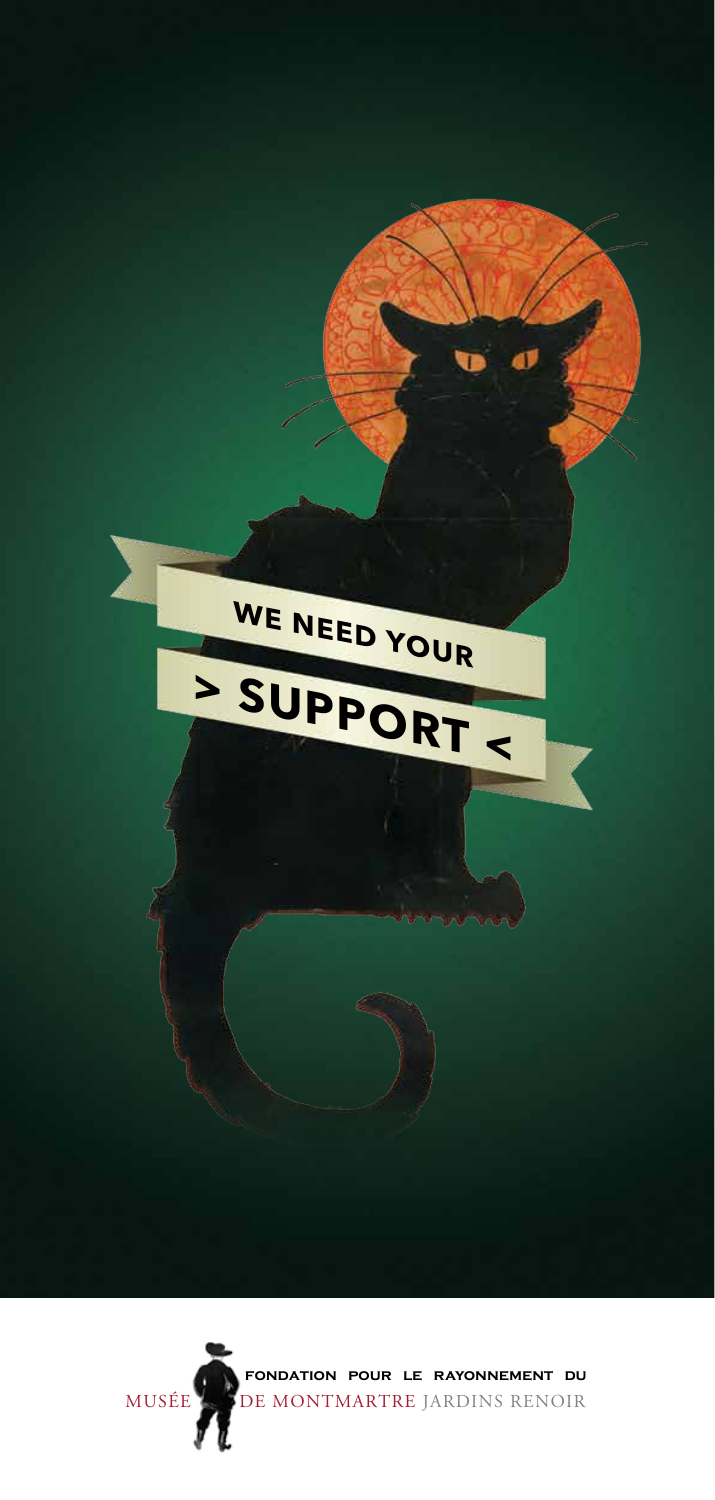## The Foundation for the Promotion of the Montmartre Museum

Working under patronage of the Fondation de France, the Fondation pour le Rayonnement du Musée de Montmartre (Foundation for the Promotion of the Montmartre Museum) aims to showcase, notably through the Museum of Montmartre, the intense artistic and social profusion of the "Butte Montmartre" throughout the second half of the 19<sup>th</sup> century and the first half of the 20<sup>th</sup>.



## **our actions**

In 2014, the Foundation contributed to the restoration and furnishing of Suzanne Valadon's studio. Left uninhabited for decades, it finally opened its doors to the public in October 2014.

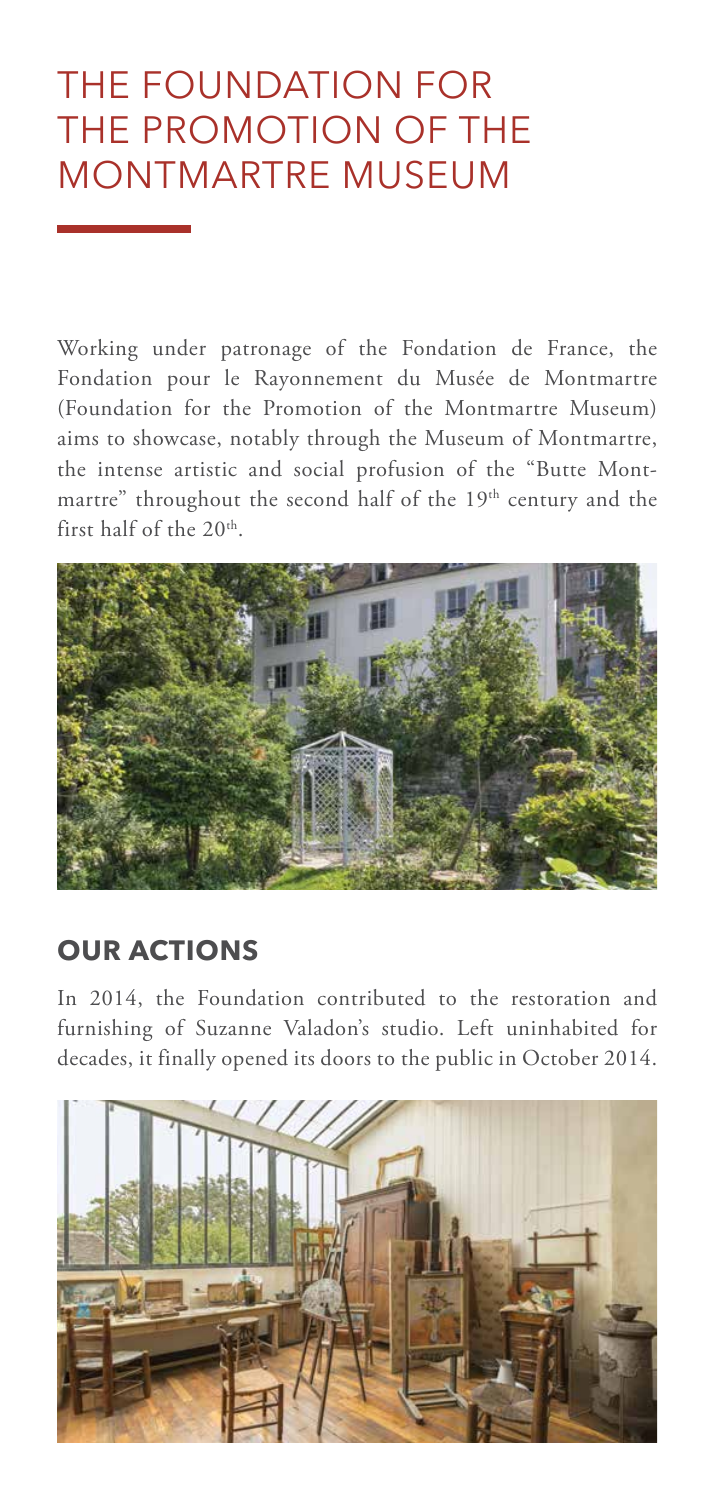## OUR MAIN **PROJECTS**

**• Creation of an educational program for the youth and other populations disadvantaged in terms of access to culture**

This bespoke programme will enable schools located in underprivileged areas, as well as community and social centres and neighbourhood associations, to enjoy access to the Museum, the artist's studio and gardens.



#### **• Creation of a dedicated space for introducing visits, including the showing of a specially produced historical film**

Donations will be used to produce a short film, to design adequate scenography for the space and to set up the multimedia room.

#### **• Creation of a young talent programme**

This initiative will host a series of exhibitions dedicated to young contemporary artists at the Hôtel Demarne, a 19<sup>th</sup> century mansion which has recently been restored.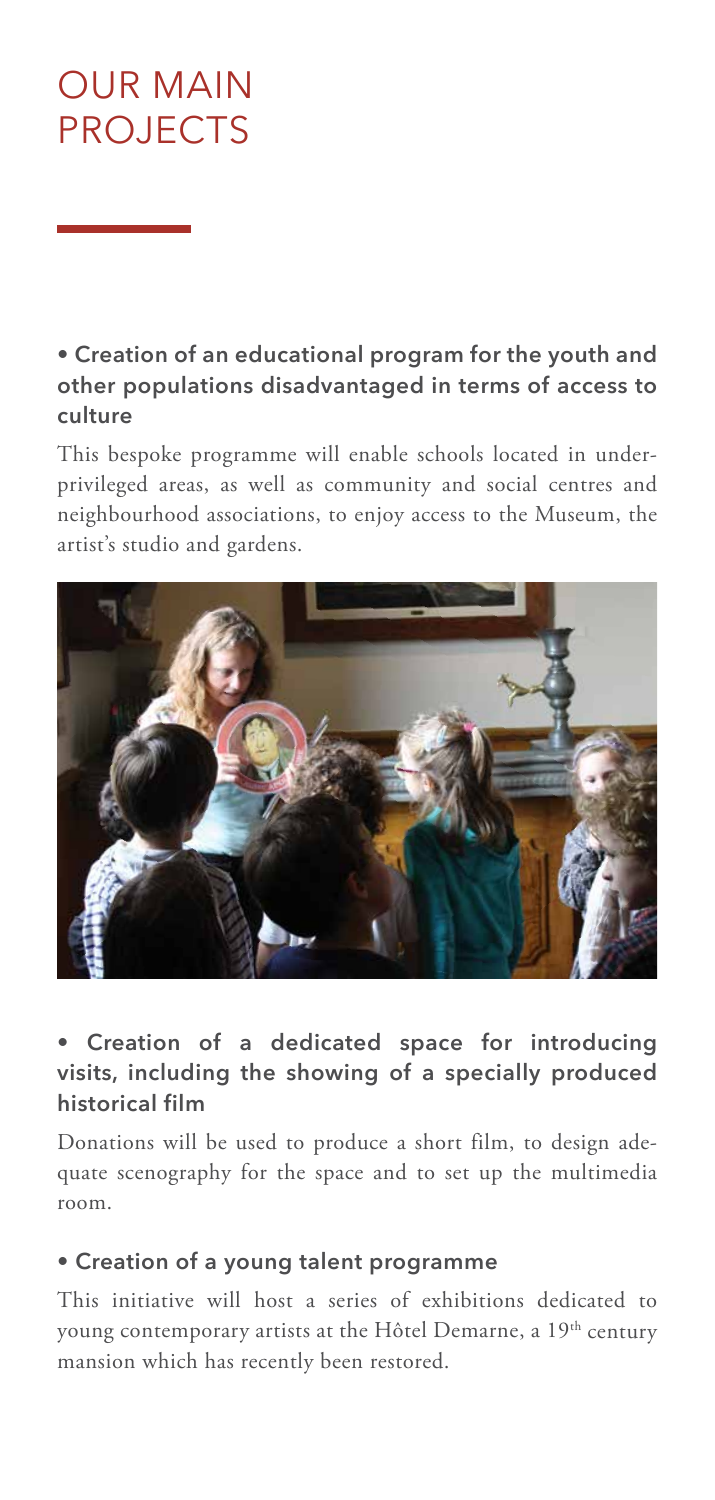# Support the museum

If you wish to show your commitment to Montmartre and support the activities of the Museum of Montmartre, we invite you to make a donation to the Foundation.

### **rewards**

As a donor, you will enjoy a range of benefits such as special access to opening events and tours hosted by the Museum, personal invitations to our temporary exhibitions, as well as our exhibition catalogue.



## **Transnational Giving Europe**

If you are a European resident and would like to support the Fondation, the **Transnational Giving Europe** scheme enables eligible individuals to benefit from tax deductions when they donate funds.

Countries concerned: Belgium, Italy, Germany, Portugal, Luxembourg, Spain, Switzerland, Netherlands, United Kingdom.

PLEASE CONTACT US: fondation@museedemontmartre.fr or +33 (0)1 49 25 89 35

### **TAX DEDUCTION for French residents**

Upon receipt of your donation, the Fondation de France will



send you an official tax receipt, which will enable you to benefit from a tax reduction equivalent to 66% of your donation amount, subject to a maxi-<br> **foldation**  $\frac{1}{200\%}$  of your taxeble income mum of 20% of your taxable income.

The actual cost, after tax deduction, of a  $\epsilon$ 100 donation is  $\epsilon$ 44 donation is  $€44$ .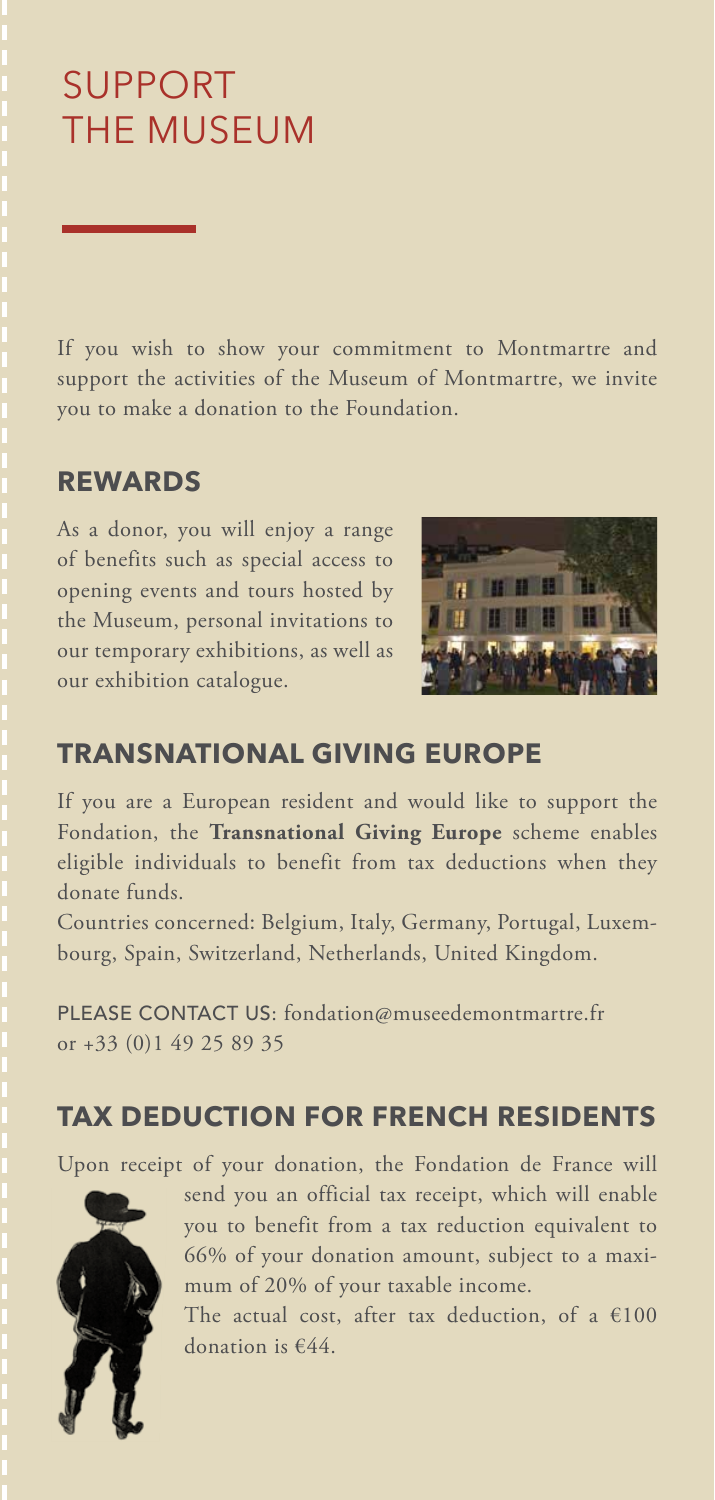## MAKE A DONATION

**€20** (€6,80 after tax deduction) **€50** (€17 after tax deduction) **€100** (€44 after tax deduction) **€500** (€170 after tax deduction) **other amount** (from €10):

| First Name                                                                                                                                                                                                                     |
|--------------------------------------------------------------------------------------------------------------------------------------------------------------------------------------------------------------------------------|
|                                                                                                                                                                                                                                |
|                                                                                                                                                                                                                                |
| <u> 1989 - Johann John Stone, markin film yn y brening yn y brening yn y brening yn y brening yn y brening yn y b</u>                                                                                                          |
|                                                                                                                                                                                                                                |
| City / Town                                                                                                                                                                                                                    |
|                                                                                                                                                                                                                                |
|                                                                                                                                                                                                                                |
| Phone experience and the contract of the contract of the contract of the contract of the contract of the contract of the contract of the contract of the contract of the contract of the contract of the contract of the contr |
|                                                                                                                                                                                                                                |
|                                                                                                                                                                                                                                |

 *I wish to remain anonymous. I would like my name to be included in the donor list.*

Date: .......... /.......... /...........

#### **> Online donation:**

www.museedemontmartre.fr/fondation

#### **> Bank transfer:**

HSBC FRANCE PARIS CBC 502 Fondation de France IBAN: FR76 3005 6005 0205 0200 0275 BIC: CCFRFRPP

#### **Contact us**

Suzanne Rossillon / +33 (0) 1 49 25 89 35 fondation@museedemontmartre.fr 12, rue Cortot 75018 Paris, France www.museedemontmartre.fr/fondation